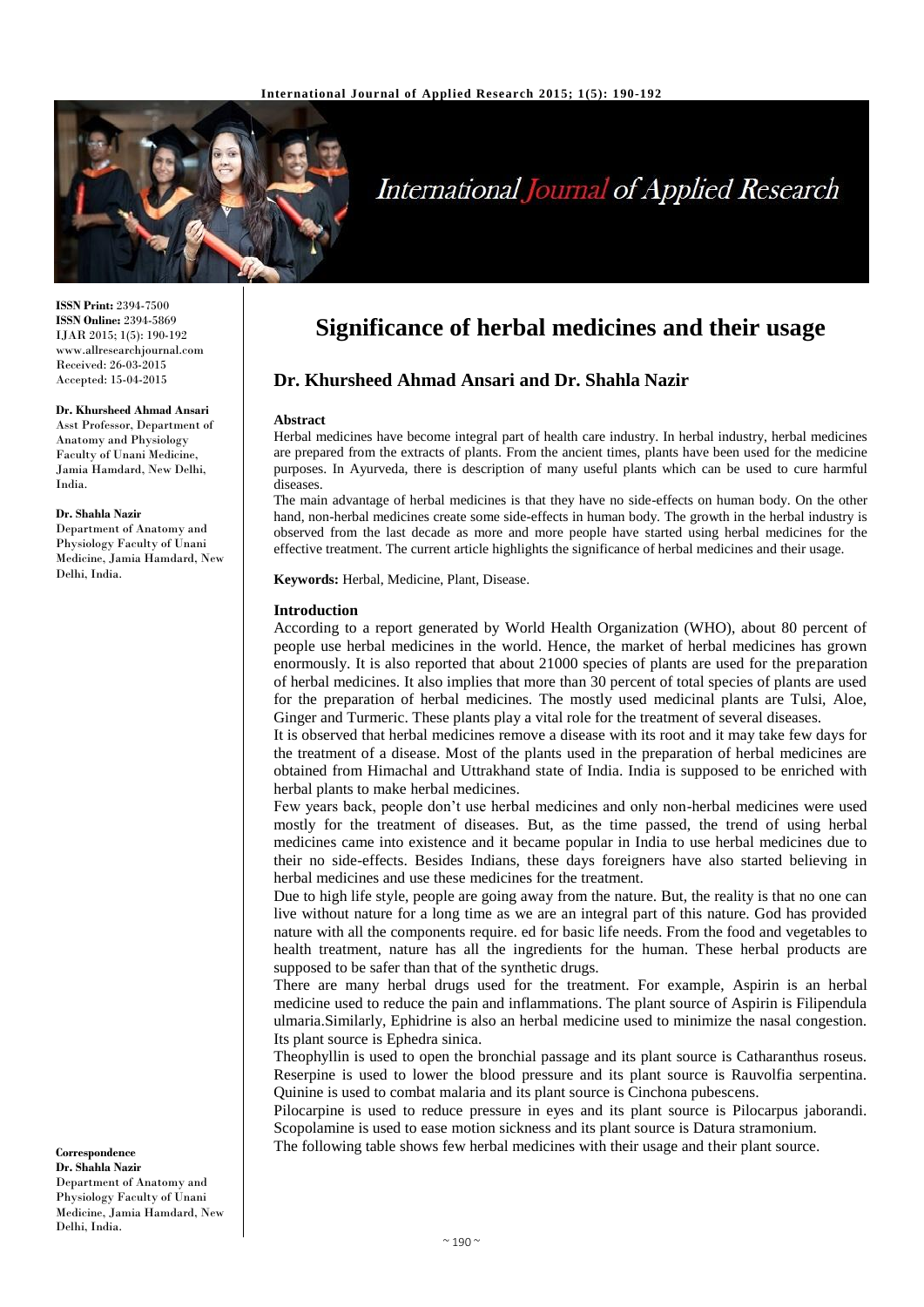International Journal of Applied Research

### **Table 1:** Modern drugs developed from traditionally known drugs

| Modern drug |                                   | Plant source           |
|-------------|-----------------------------------|------------------------|
|             | Traditional medicinal use         |                        |
| Aspirin     | Reduces pain and inflammations    | Filipendula ulmaria    |
| Codeine     | Eases pain, suppresses cough      | Papaver somniferum     |
| Ipecac      | Controls vomiting                 | Psychotria ipecacuanha |
| Pilocarpine | Reduces pressure in the eyes      | Pilocarpus jaborandi   |
| Ephidrine   | Reduces nasal congestion          | Ephedra sinica         |
| Ouinine     | Combats malaria                   | Cinchona pubescens     |
| Reserpine   | Lowers blood pressure             | Rauvolfia serpentina   |
| Scopolamine | Eases motion sickness             | Datura stramonium      |
| Theophyllin | Opens bronchial passage           | Catharanthus roseus    |
| Diosgenin   | Contraceptive                     | Dioscorea floribunda   |
| Digitoxin   | Dropsy, relieves heart congestion | Digitalis purpurea     |

# **Role of Herbal Medicines**

As health, disease and medicine are dynamic in nature and cultural constructs, it is worth interesting and fascinating to explore the ethno medical practices of tribal communities. Health is a common theme in all cultures and every society has devised a mechanism to cope up with the life threats in the form of ill health, disease, and death, which is embedded in their bio-socio-cultural and ecological diversity and level of technology.

Indigenous medicine is another term which might be used for non-western, traditional medicine. Tribal communities are also being termed as indigenous communities and their health practices and traditions may be termed as indigenous medicine. Official term for medical systems other than allopath as used by the Central Government and respective State Governments is indigenous systems of medicine which includes AYUSH i.e. Ayurveda, Yoga, Unani, Siddha and Homeopathy.

Ethno medical studies are conducted to evaluate the efficacy of traditional health care practices; the prevalence of illnesses and the distribution of knowledge about illness attributes; the negotiations and instantiation of illness identities; the power of discourse to produce as well as cure affliction; discourse as moral commentary; linkages between medico religious institutions, models of self, power and the state.

The acculturation process has great influence on their health. Due to the close association with the members of other societies they are exposed to new, unknown diseases. Now days many of the tribes are consuming food items available from ration shops and hotels. This new diet is very poor in quality when compared with the traditional food procured from the forest. So these changes in food items and dietary patterns seem to be detrimental to their nutrition and health.

In a welfare state like India, the administrative policies have direct bearing on the people's economic aspects ultimately leading to several issues in health related sector. In contrast to traditional health care system, the official health care system is based on Western science and technology separating it from broader social and cultural concerns and influences. It is evident that the state-supported western medical system does not generally recognize the traditional medical systems.

The medical system in a society is related to all other spheres of social life, and therefore medicine can be considered as a

sub-system, regulated and influenced by the world view and material development of the wider social system. Social anthropologists have been very keen in exploring the patterns of interaction between the sub-system of medicine and the major system of society, which ultimately paved the way to medical anthropology.

This science deals with the complex connections between a folk therapeutic system and the culture within which it operates. According to them neither concepts, and methods nor aims are critical, but rather the content of the work that is performed. Thus, medical anthropologist's major areas of concern are society's beliefs, concepts and curative measures of illness and to explain how the people cope up with a disease and what solution they offer to overcome this situation in the general background of their culture.

# **Discussion**

One cannot examine the medical system of a society in isolation, since the beliefs and practices related to disease, its causation and cure, are very much incorporated with so many other activities of a society. For understanding the medical beliefs and practices, one has to deal with almost all facets of social life like the religious beliefs, rituals, values, norms, world view, and interrelationship with other societies, material progress and the ecosystem in which the society is embedded.

The ethnographic studies of primitive communities done by social anthropologists have shown great concern in studying their social organization, kinship, marriage, family, religion economy etc while their medical beliefs and practices have been neglected. So the earlier monographs of many of the primitive communities often contain little narration in connection with disease and medicine. "It is true that all through the history of mankind attempts have been made to explain different aspects of medicine in terms of social variables. But it is only in the past fifty years or so that serious attempts have been made to study systematically the relation between the sub-culture of medicine and the wider society of which it is a part.

Medical sociology or the sociology of health and illness has primarily been concerned with systematic empiricism using the measurement of objective variables deemed quantifiable. Early in its development, in order to be accepted as a quasiscientific discipline applied to a scientific discipline of